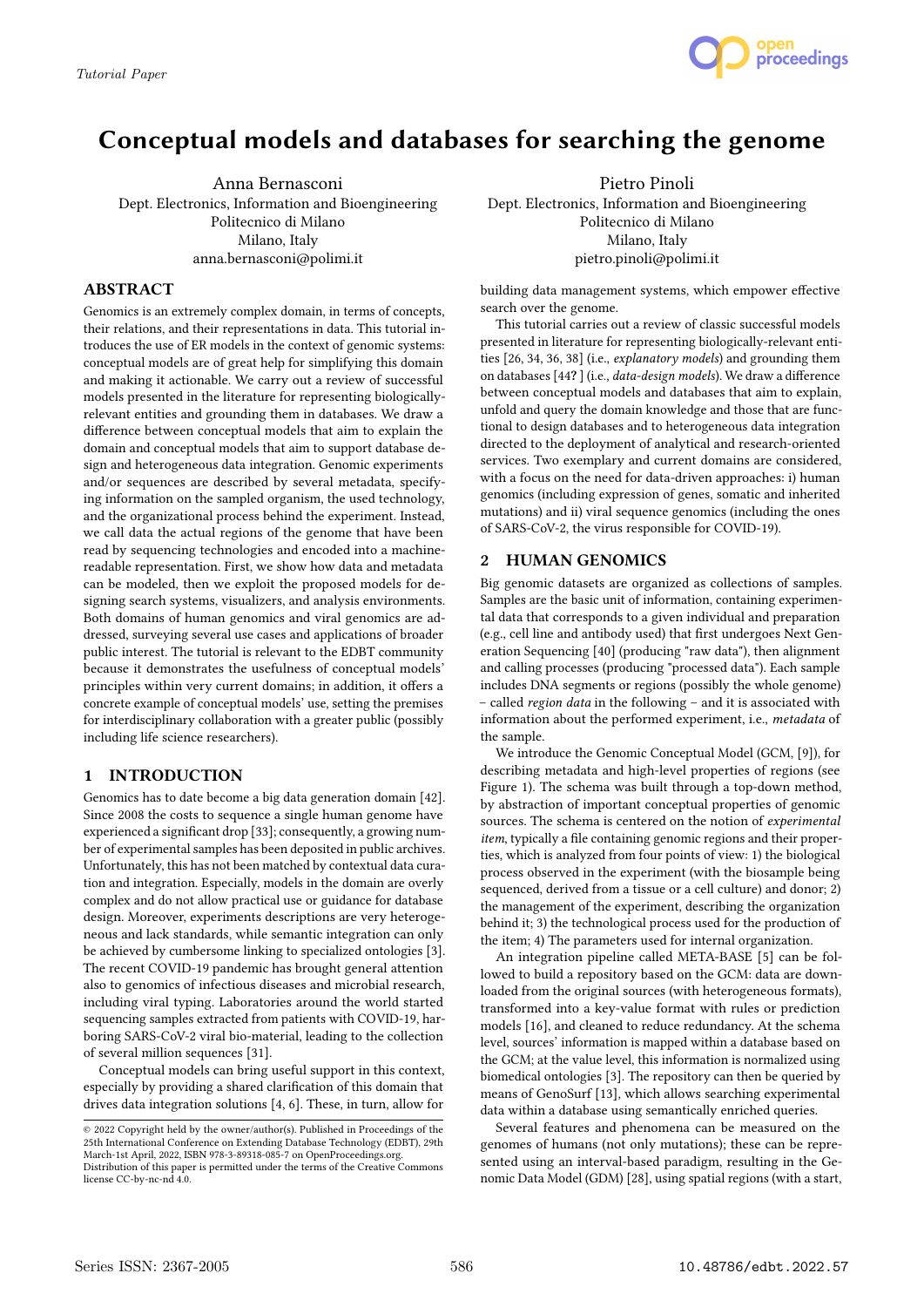

Figure 1: The Genomic Conceptual Model [9].

a stop, and an arbitrary set of features) to answer complex biological queries in a data-driven fashion, leveraging big-data and cloud computing optimizations.

This data-driven paradigm is demonstrated to participants by the GenoMetric Query Language (GMQL) [29] a formal language that combines relational algebra and domain-specific operators to effectively query GDM interval-based data. GMQL is compiled down to an intermediate representation (IR). Each instance of IR is a direct acyclic graph, where nodes are atomic operations and connections represent the flow of the information, which goes from the input data to the result of the query. The IR is further split into two sub-graphs: one elaborates the portion of the query related to the regions and the other manipulates the metadata. Having an intermediate representation allows to implement classical relational databases optimizations (e.g., avoiding loading unused tables, performing selection before the join), while the peculiarity of the presence of two sub-graphs leads to specialized optimizations, such as the meta-first [35]. In the meta-first optimization, the nodes of the IR are rearranged in such a way that all the operations on the metadata are executed before even loading the region data; this allows to filter the region data (which are usually much bigger than the corresponding metadata) directly at the reading stage, thus reducing significantly the consumption of both memory and execution time. The optimized IR is then interpreted by an execution engine. The main implementation uses Apache Spark [27], but other engines based on Apache Flink, SciDB (an array-based DBMS for data-intensive applications) and PostgreSQL has been evaluated [17, 18, 23, 25]. One of the most challenging aspects in the development of GMQL using scalable engines such as Apache Spark, lies in the implementation of theta-joins. We demonstrate to participants an effective strategy based on binning the genome in non-overlapping portions and assigning each region to each bin it overlaps. The computations of the join are executed within each bin, and a filtering strategy of the results avoids the generations of duplicates in the output [12]. The selection of the best binning size is a critical point, as large bins create fewer duplicates on the input data while smaller ones lead to a faster intra-bin computation [22].

Similarly, the IR allows reusing the same execution engines to build new frameworks. We show in particular pyGMQL [32], a Python wrapper of GMQL with additional perks, including the ability to convert instances of GDM in Pandas DataFrames for visualization and statistical analysis. The result can be then re-converted to GDM and elaborated with GMQL.

The cloud-based implementation has driven the design of Federated GMQL [15], a large infrastructure based on communication protocols and federated query execution mechanisms and policies, to connect multiple geographically separated instances



Figure 2: The Viral Conceptual Model [7].

of the GMQL system, in order to share data and evaluate queries in a federated and privacy-performing fashion.

Finally, building upon the repository of big datasets and the computational engine, another system has been realized to overcome technological barriers for biologists: GeCoAgent is a conversational agent [20] where users may explore and analyze genomic datasets using a natural language interface that maps into concepts and actions.

To summarize, through several examples, we demonstrate to participants how well-designed data models can be leveraged to develop applications that are both accessible to the final user and with high performance in terms of execution time and memory consumption.

#### 3 VIRAL GENOMICS

The COVID-19 pandemic has attracted incredible attention to the mechanisms of birth, spread, and evolution of viruses. Extensive sequencing has been performed since January 2020, reaching today about 10 million sequences deposited in open databases [30].

Similarly to what was presented in the human genomics case, also in this domain, we can adopt a methodology that includes a modeling phase, analyzing the peculiarity of data and proposing a conceptual model to unify relevant sources; an integration phase, in which relevant databases are selected and integrated by means of pipelines that feed a large repository; and a search phase, when methods for querying data are built to respond to scientists' needs.

Following this paradigm, the Viral Conceptual Model (VCM [7], see Figure 2) has been designed to describe genomic samples' metadata, their sequencing, their several functional parts, their mutations (i.e., deviation) with respect to an expected reference, and the presence of such mutations on parts of the virus that are critical for vaccine and serological assays design. In this tutorial, we focus on the design of this conceptual model, as it can be exploited to implement highly performing data-intensive applications. It allows the development of methods and tools to efficiently answer complex research queries, able to replicate the scientific results of recent articles, hence demonstrating considerable potential in supporting virology research.

The ViruSurf [14] database has been developed based on the VCM, fed by a high-performance pipeline of sequence data extraction and processing [2]. Such pipeline extracts information from data archives where worldwide laboratories deposit SARS-CoV-2 sequences (namely, GenBank [39], COG-UK [43], and GI-SAID [41]), applies content curation (including standardizazion,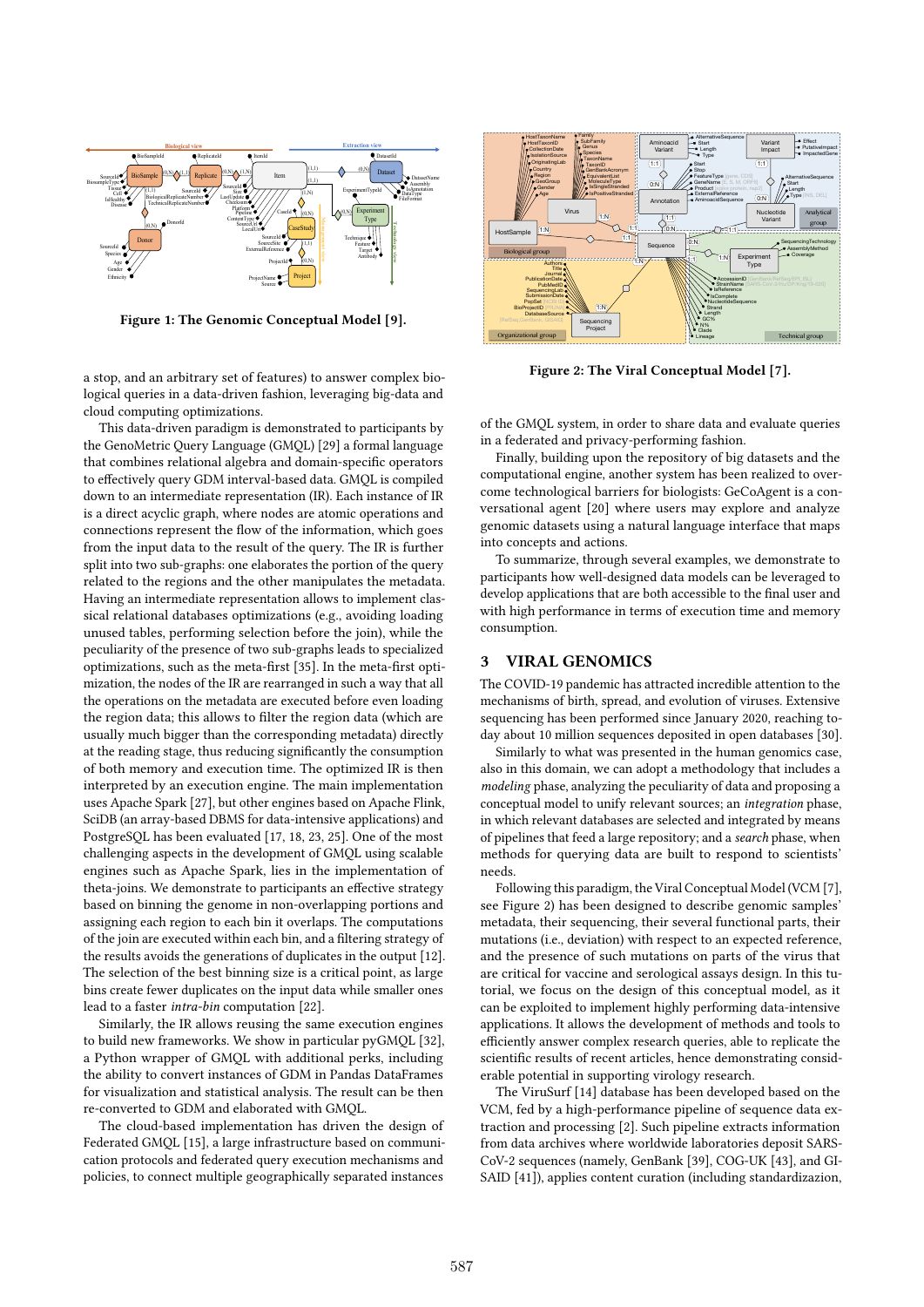cleaning, computation of metrics and variant calling), and database content optimization. On top of this database, a powerful search system of viral sequences allows building queries using metadata or mutations patterns as filters. In parallel, the same database supports Episurf [10], a system to query and analyze epitopes, which are portions of viruses recognized by the host immune system and thus fundamental to the development of vaccines. Both systems feed the VirusViz visualization engine [11], which receives the results of queries and provides metadata summarization, variant descriptions, and variant visualization. VirusViz offers rich customization and the possibility of grouping and comparatively analyzing populations of interest (allowing, for instance, to trace new variants since their starting dates in a precise location). The system was employed to study the evolution of SARS-CoV-2 variants only based on their mutational patterns, providing interesting insights about variant emergence [37, 45]. In a complementary way, ViruClust [19] is a tool for fine-tuning clusters of sequences, used for fine-grain surveillance.

The VCM can be further abstracted if one aims to represent both the data and the external knowledge that is being collected about SARS-CoV-2, such as notions on variants with: 1) their effects (in terms of disease severity, transmissibility, vaccine escape, etc.); 2) their composition (in terms of sets of mutations); 3) their characteristic mutations. Mutations are distinct due to their original and alternative nucleotide or amino acid residues and their location, e.g., within particular regions of the genome with given functions [1].

# 4 JOINT DIRECTIONS

The elements described during the tutorial are part of a broad vision: availability of conceptual models, related databases, and search systems for both humans and viruses' genomics will provide important opportunities for genomic and clinical research, especially if the sequences of viruses (or of other pathogens) can be connected to genotype and phenotype information regarding its host, i.e., the human organism. In this direction, we show a unifying model that interlinks a viral genome to the genomic features of the human being who has been infected [6]. This vision has been embraced by the COVID-19 Host Genetics Initiative, which aims at gathering an open community of thousands of researchers who produce, share, and analyze data to learn the genetic determinants of COVID-19 susceptibility, severity, and outcomes [24]. Within this international group, we engaged in the design, structuring, and harmonization of a comprehensive data dictionary to help with the submission of individual-level data. The phenotype refers to severe patients who were hospitalized; it has about 200 clinical variables that have been progressively consolidated and annotated, describing demographics, exposure, risk factors, co-morbidities, hospitalization admission and course, and longitudinal encounters with symptoms, treatments, and lab data. The data dictionary [8] can be used to format clinical phenotype data that are currently being collected and hosted by EGA, the European Genome-Phenome Archive of EMBL-EBI [21]. The initiative already collected a considerable amount of results, currently reaching 9.4 K critically ill cases, 25 K hospitalized cases, and 125 K reported cases of SARS-CoV-2 infection with almost 3M controls.

#### 5 LEARNING GOALS

Participants of the tutorial can learn how conceptual models are used to represent genomic entities and how they can be employed as a basis for building usable databases and systems. They learn basic notions of viral and human genomes and how to pose meaningful queries to a number of different search systems for genomic research. The gap between a very complex topic and its understanding is reduced by means of a conceptual modeling approach. The proposed paradigm may be adapted to other highly specialized domains, both within life sciences and within data science in the broader sense. The tutorial also provides a series of practical tasks, ordered by increasing complexity for both human and viral genomics.

# 6 TARGET AUDIENCE, PREREQUISITE **KNOWLEDGE**

The tutorial targets researchers that are curious about the application of conceptual modeling and database theory to the complex and current domain of genomics. The tutorial aims to explore the strength of conceptual models' and databases' principles within very practical applied scenarios. Basic knowledge of ER models syntax is required. No previous knowledge of biology and genomics is requested, as we cover all the basic ingredients that are necessary to understand the workflow and the interactive session's queries.

#### 7 EARLIER VERSIONS OF THE TUTORIAL

The tutorial has been presented to the International Conference on Conceptual Modeling in 2021 (https://er2021.org/papers.html), focused on modeling aspects rather than on their applications to databases. In this version, we originally provide insights on the technological challenges brought by genomic (and in general biological) data that can be addressed practically. Additionally, we share results of recent database-driven research on SARS-CoV-2 evolution and platforms that support current studies.

# 8 ABOUT THE AUTHORS

Anna Bernasconi Anna Bernasconi obtained her PhD cum laude at Politecnico di Milano, within the "Data-driven Genomic Computing" ERC Awarded project (2016-2021), under the supervision of Professor Stefano Ceri. She is now a postdoctoral researcher in the Department of Electronics, Information, and Bioengineering at Politecnico di Milano and a visiting researcher at Universitat Politècnica de València. Her research focuses on conceptual modeling, data integration, semantic web, and biological data analysis. Since the COVID-19 pandemic, her research has focused on viral genomics, by building models, databases, and Web search systems for viral sequences and their variants. She is active in the conceptual modeling community, with the presentation of one tutorial, several papers, and the organization of two workshops on conceptual models and web applications for life sciences (ER and ICWE conferences).

Pietro Pinoli works as a Researcher Fellow and lecturer at the Department of Electronics, Information, and Bioengineering at the Politecnico di Milano (Italy). He received his PhD cum laude in 2017, with a thesis titled "Modeling and Querying Genomic Data" where he proposed and benchmarked data structures and algorithms to manage, search and elaborate huge collections of genomic datasets, by means of cloud and distributed technologies. He has been visiting PhD student at Harvard University (Cambridge, MA, US). His research interests include bioinformatics